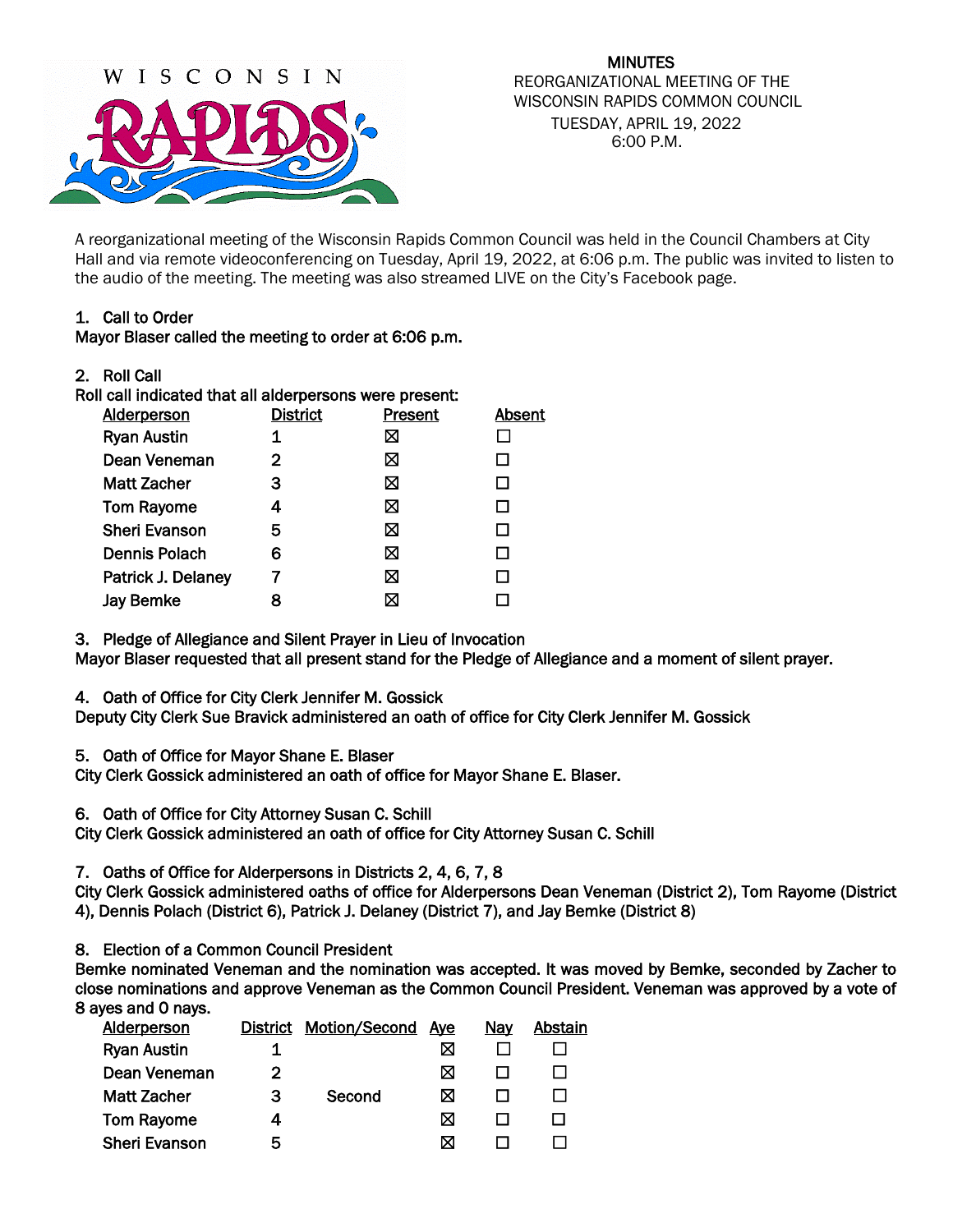| Dennis Polach      |               |   |  |
|--------------------|---------------|---|--|
| Patrick J. Delaney |               |   |  |
| Jay Bemke          | <b>Motion</b> | ⋈ |  |

9. Mayor Blaser's Appointments to Standing Committees of the Common Council Mayor Blaser made the following appointments:

Finance and Property Committee Jay Bemke Matt Zacher Dean Veneman

Public Works Committee Ryan Austin Sheri Evanson Dennis Polach

Human Resources Committee Tom Rayome Jay Bemke Patrick Delaney

10. The Newly Appointed Committees will meet to elect Chairpersons and Secretaries

# The committees met and elected:

- a. Matt Zacher as Chairperson and Dean Veneman as Secretary of the Finance and Property Committee, which will meet at 5:00 p.m. on the first Tuesday of the month;
- b. Ryan Austin as Chairperson and Sheri Evanson as Secretary of the Public Works Committee, which will meet at 5:00 p.m. on the Thursday following the first Tuesday of the month;
- c. Jay Bemke as Chairperson and Patrick Delaney as Secretary of the Human Resources Committee. Meeting day and time to be determined.

Chairpersons of each committee serve on the Legislative Committee, and met to elect Jay Bemke as Chairperson and Ryan Austin as Secretary of the Legislative Committee.

11. Election of an Alderperson to the Planning Commission, to serve a term expiring April 17, 2023. Veneman nominated Austin, and the nomination was accepted. It was moved by Veneman, seconded by Zacher to close nominations and to approve Austin as the Alderperson member to the Planning Commission for a term expiring April 17, 2023. Motion carried, 7 ayes, 0 nays, and 1 abstention.

| <b>Alderperson</b>   |   | <b>District Motion/Second</b> | <u>Aye</u> | <b>Nay</b> | Abstain |
|----------------------|---|-------------------------------|------------|------------|---------|
| <b>Ryan Austin</b>   |   |                               |            |            | ⊠       |
| Dean Veneman         | 2 | Motion                        | ⊠          |            |         |
| <b>Matt Zacher</b>   | з | Second                        | ⊠          |            |         |
| <b>Tom Rayome</b>    | 4 |                               | ⊠          |            |         |
| <b>Sheri Evanson</b> | 5 |                               | ⊠          |            |         |
| Dennis Polach        | 6 |                               | ⊠          |            |         |
| Pa7trick J. Delaney  |   |                               | ⊠          |            |         |
| Jay Bemke            |   |                               | ⊠          |            |         |
|                      |   |                               |            |            |         |

12. Election of an Alderperson to the Park and Recreation Commission, to serve for the Alderperson's term of office Rayome nominated Evanson; Bemke nominated Veneman, and both nominations were accepted. Nominations were closed and a vote was taken. Veneman was approved as the Alderperson member to the Park and Recreation Commission to serve for his term of office with Alderpersons from Districts 1, 2, 3, 6, 7, and 8 voting for Veneman and Alderpersons from Districts 4 and 5 voting for Evanson.

| Alderperson        | District | Motion/Second Veneman |   | Evanson |
|--------------------|----------|-----------------------|---|---------|
| <b>Ryan Austin</b> |          |                       | ⋈ |         |
| Dean Veneman       |          |                       | ⋈ |         |
| Matt Zacher        | З        |                       | ⋈ |         |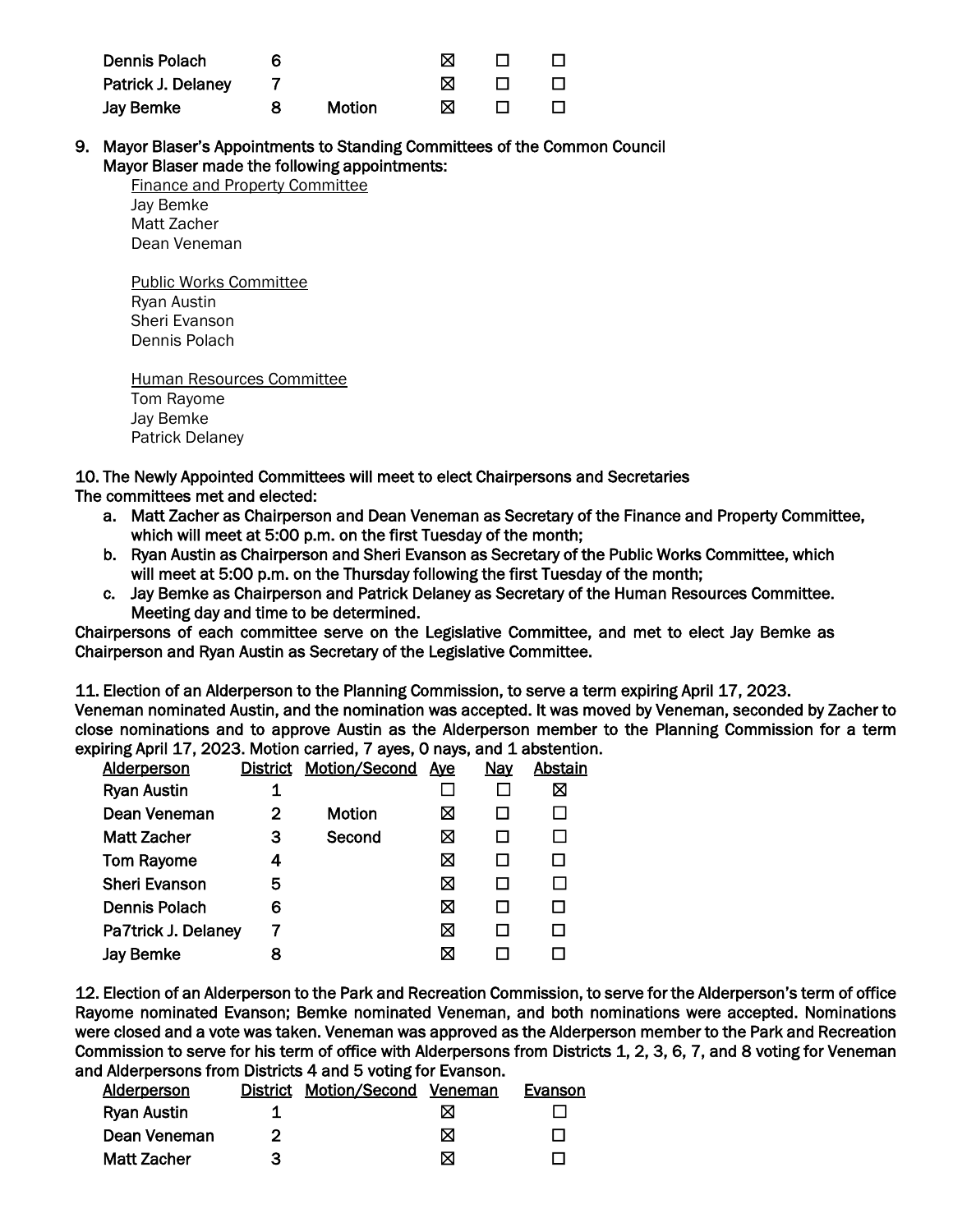| Tom Rayome           |   |   |  |
|----------------------|---|---|--|
| <b>Sheri Evanson</b> | b |   |  |
| <b>Dennis Polach</b> | 6 | ⋈ |  |
| Patrick J. Delaney   |   | ⋈ |  |
| Jay Bemke            |   |   |  |

13. Election of an Alderperson to the Water Works and Lighting Commission, to serve for the Alderperson's term of office

Delaney nominated Bemke, and the nomination was accepted. It was moved by Austin, seconded by Veneman to close nominations and to approve Bemke as the Alderperson member to the Water Works and Lighting Commission to serve for his term of office. Motion carried, 8 ayes and 0 nays.

| <b>Alderperson</b>   | District | <b>Motion/Second</b> | <u>Aye</u> | Nay | Abstain |
|----------------------|----------|----------------------|------------|-----|---------|
| <b>Ryan Austin</b>   |          | <b>Motion</b>        | ⊠          |     |         |
| Dean Veneman         | 2        | Second               | ⊠          |     |         |
| <b>Matt Zacher</b>   | 3        |                      | ⊠          |     |         |
| <b>Tom Rayome</b>    | 4        |                      | ⊠          |     |         |
| <b>Sheri Evanson</b> | 5        |                      | ⊠          |     |         |
| Dennis Polach        | 6        |                      | ⊠          |     |         |
| Patrick J. Delaney   |          |                      | ⊠          |     |         |
| <b>Jay Bemke</b>     |          |                      | ⊠          |     |         |

14. Election of an Alderperson to serve on the Ethics Board, for a term expiring in November 1, 2025 Evanson nominated Rayome, and the nomination was declined. Bemke nominated Delaney, and the nomination was accepted. It was moved by Zacher, seconded by Veneman to close nominations and to approve Delaney as the Alderperson member to serve on the Ethics Board, for a term expiring November 1, 2025. Motion carried, 8 ayes and 0 nays.

|   |               |   | <u>Nay</u>                 | Abstain |
|---|---------------|---|----------------------------|---------|
| 1 |               | ⊠ |                            |         |
| 2 | Second        | ⊠ |                            |         |
| З | <b>Motion</b> | ⋈ |                            |         |
| 4 |               | ⊠ |                            |         |
| 5 |               | ⊠ |                            |         |
| 6 |               | ⊠ |                            |         |
|   |               | ⊠ |                            |         |
| 8 |               | ⊠ |                            |         |
|   |               |   | District Motion/Second Aye |         |

### 15. Consider for confirmation Mayor Blaser's Appointments to various Committees, Commission and Boards Mayor Blaser made the following appointments:

#### Board of Review

Keith Wilkes, 440 3<sup>rd</sup> Street South, is reappointed as a regular member for a term expiring 5/1/2027. Len Strigel, 1650 2<sup>nd</sup> Avenue South, is reappointed as a regular member for a term expiring 5/1/2027.

Housing Authority

David Henke, 2220 11<sup>th</sup> Street South, is reappointed as a regular member for a term expiring 4/30/2027.

#### Park and Recreation Commission

Carolynn Martin, 150 20th Avenue South, is reappointed as a regular member for a term expiring 5/1/2027.

Alderperson Tom Rayome, 1220 22nd Street North, is reappointed as the Mayor's Appointment for a term expiring 4/19/2023.

#### Police and Fire Commission

Jo Anne Grode, 271 Lyon Street, is appointed as a regular member, to replace Jerry Haasl, for a term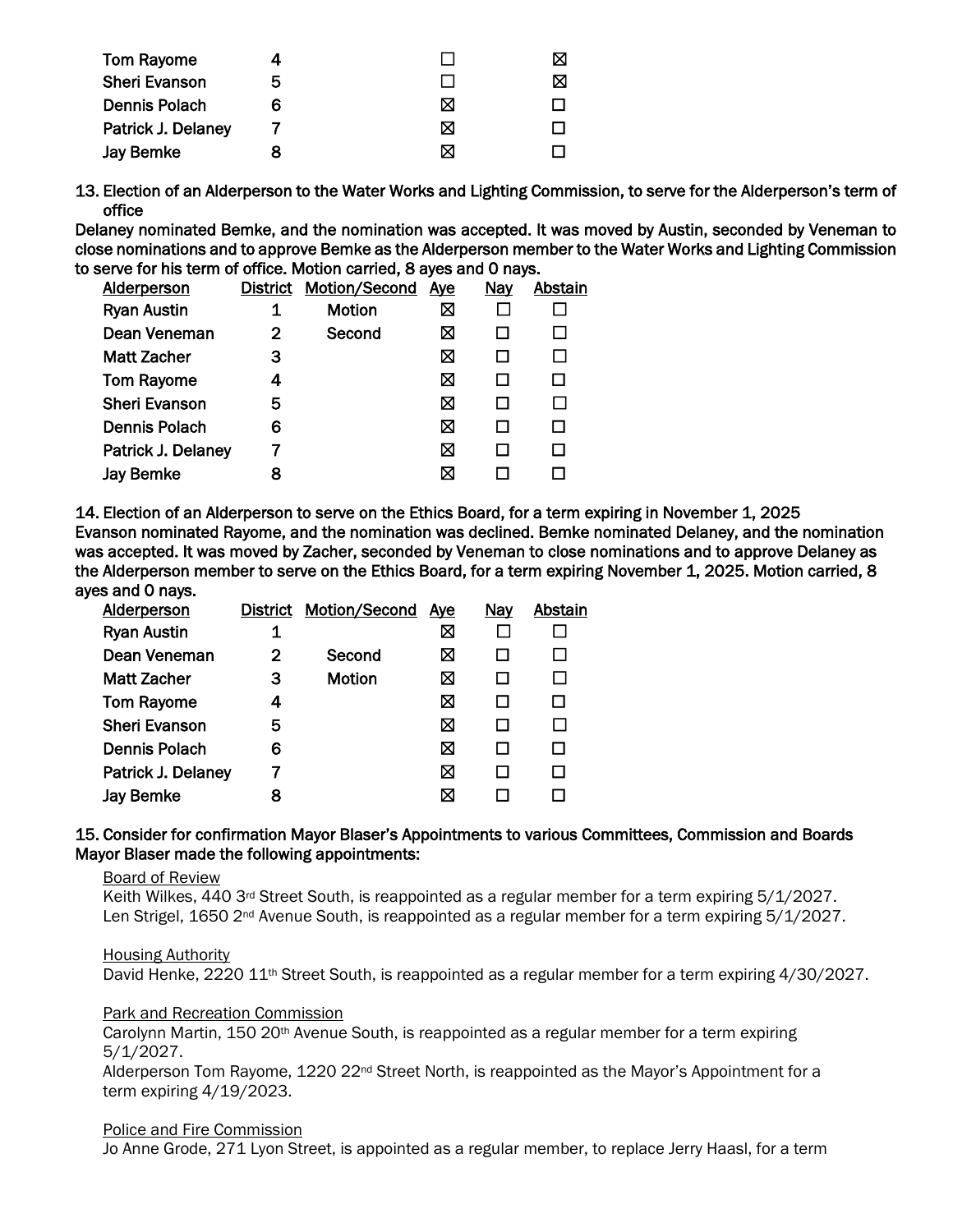#### expiring 7/1/2024.

It was moved by Veneman, seconded by Bemke to approve Mayor Blaser's appointments to various Committees, Commissions and Boards as presented. Motion carried, 8 ayes and 0 nays.

| <b>Alderperson</b>   | District | Motion/Second | <u>Aye</u> | Nay | Abstain |
|----------------------|----------|---------------|------------|-----|---------|
| <b>Ryan Austin</b>   |          |               | ⊠          |     |         |
| Dean Veneman         | 2        | <b>Motion</b> | ⊠          |     |         |
| <b>Matt Zacher</b>   | З        |               | ⊠          |     |         |
| <b>Tom Rayome</b>    | 4        |               | ⊠          |     | П       |
| <b>Sheri Evanson</b> | 5        |               | ⊠          |     |         |
| Dennis Polach        | 6        |               | ⊠          |     |         |
| Patrick J. Delaney   |          |               | ⊠          |     |         |
| <b>Jay Bemke</b>     | 8        | Second        | ⊠          |     |         |
|                      |          |               |            |     |         |

16. Resolution Authorizing the Issuance and Establishing Parameters for the Sale of Not to Exceed \$3,180,000 General Obligation Promissory Notes, Series 2022A

It was moved by Rayome, seconded by Bemke to approve a Resolution Authorizing the Issuance and Establishing Parameters for the Sale of Not to Exceed \$3,180,000 General Obligation Promissory Notes, Series 2022A. Motion carried. 7 aves and 1 nav. Resolution No. 8 (2022):

| <b>Alderperson</b>   | <b>District</b> | Motion/Second | <b>Aye</b> | <b>Nay</b> | <b>Absent</b> |
|----------------------|-----------------|---------------|------------|------------|---------------|
| <b>Ryan Austin</b>   | 1               |               | Χ          |            |               |
| Dean Veneman         | 2               |               | ⊠          |            |               |
| <b>Matt Zacher</b>   | з               |               | ⊠          |            |               |
| <b>Tom Rayome</b>    | 4               | Motion        | ⊠          |            |               |
| <b>Sheri Evanson</b> | 5               |               | ⊠          |            |               |
| <b>Dennis Polach</b> | 6               |               | ⊠          |            |               |
| Patrick J. Delaney   |                 |               |            | ⊠          |               |
| Jay Bemke            | 8               | Second        | ⋈          |            |               |
|                      |                 |               |            |            |               |

# 17. Consider for Adoption the Actions of the Planning Commission at its meeting held on April 18, 2022:

Date of Meeting: April 18, 2022

Reported to Council: April 19, 2022

The Planning Commission met at 4:00 p.m. on April 18, 2022 in the City of Wisconsin Rapids Council Chambers, 444 West Grand Avenue, and via remote audioconferencing. Members present included Ryan Austin (acting chairperson), Susan Feith, Lee Thao, Eric Daven, and Ben Goodreau attended via Zoom. Shane Burkart was absent, and Shane Blaser was excused. Also in attendance were Community Development Director Kyle Kearns, Associate Planner Carrie Edmondson, Chris Steckbauer, and Jane Przychocki. The meeting was called to order at 4:00 p.m.

1. Approval of the reports from the April 4, 2022 Plan Commission meeting

Motion by Thao to approve the reports from the April 4 Plan Commission meeting; second by Daven. Motion carried (5 – 0)

2. PLAN-23-000223; C & C Steckbauer LLC – public hearing and action on a request for a conditional use permit to operate an outdoor food and beverage service as an accessory use at the vacant lot adjacent to 150 2nd Street North (Parcel ID 3408144 & 3408147).

Carrie Edmonson provided an analysis on the conditional use and a site plan review. Staff recommended approval with the conditions in the staff report.

Mr. Kearns addressed concerns about fencing, the liquor license, and the ratio of the outdoor food and beverage area to the floor space of the tavern. Susan Feith requested clarification regarding the property line that extends the length of the Bender building and abuts Whisky Rapids and about access to the rescue platform and HVAC units, to which Chris Steckbauer responded. Ms. Edmonson also indicated that she had confirmed with the Fire Department that the platform meets all Fire Department requirements and standards. Member Daven inquired about condition number three, regarding the entry gate and Mr. Steckbauer replied. Daven also asked about the music and Carrie Edmondson and Kyle Kearns provided additional information pertaining to the music hours and outdoor use standards. Mr. Daven additionally asked about the dumpsters and Mr. Kearns provided a brief summary of the design of the enclosure. Commissioner Feith expressed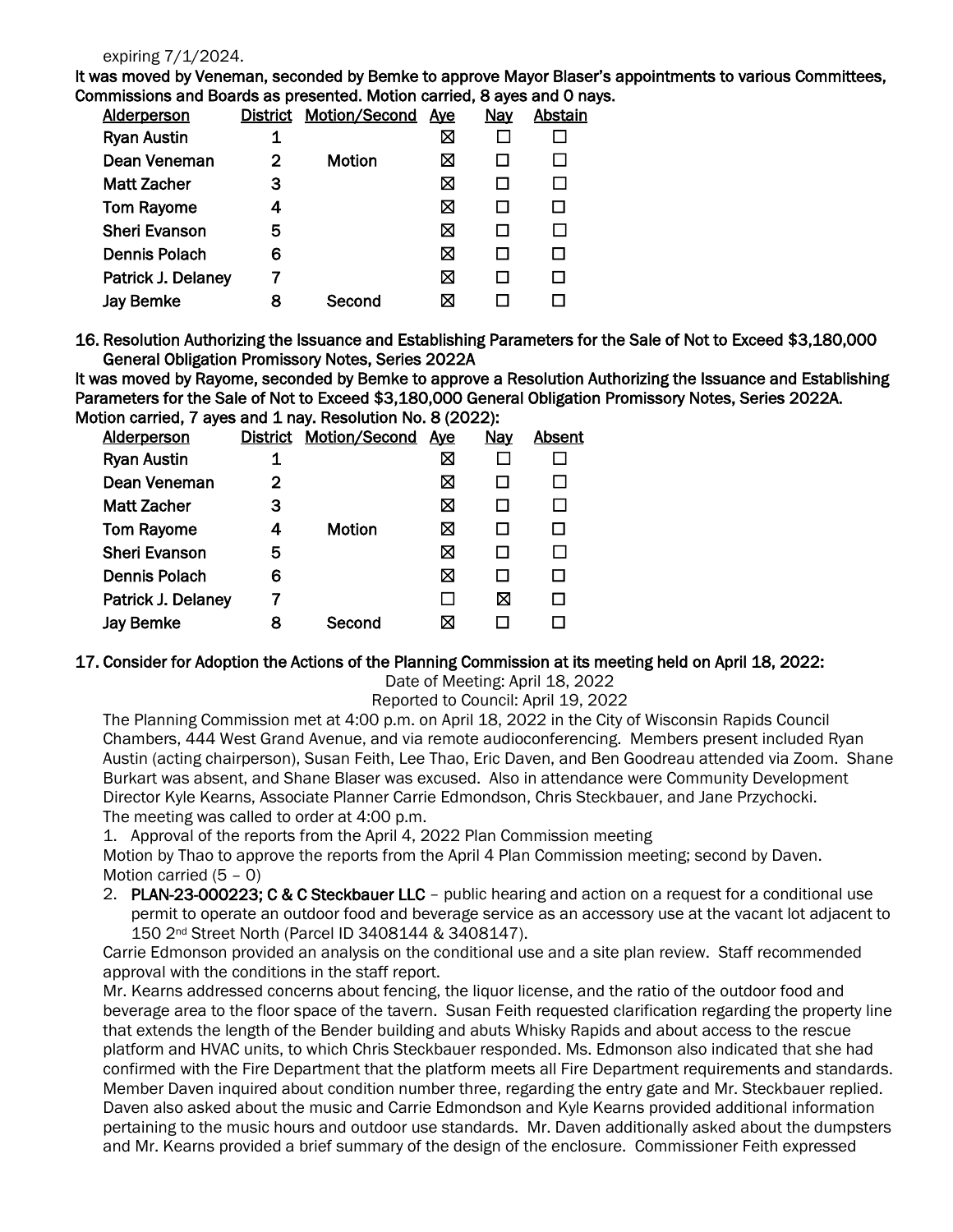concern about the access for passing beverages, particularly on the alley and Jackson Street side. Mr. Steckbauer replied to Mr. Feith's questions and included information about security cameras and fencing. Public hearing opened at 4:18 p.m.

Speaking in favor: none

Speaking against: none

Public hearing closed at 4:19 p.m.

Motion by Daven to approve the request for a conditional use permit to operate an outdoor food and beverage service as an accessory use at the vacant lot adjacent to 150 2<sup>nd</sup> Street North (Parcel ID 3408144 & 3408147), subject to the following conditions:

- 1. The tavern lot and proposed patio lot shall be combined into one parcel.
- 2. Outdoor food and beverage use shall be limited to the outdoor patio area.
- 3. Access to patio area shall only occur through the tavern entrances and exits when in use
- 4. Live music shall occur no later than 10:00 p.m. Sunday through Thursday and no later than 12:00 a.m. on Friday and Saturday.
- 5. A lighting plan or fixtures specifications shall be submitted, meeting applicable standards, to be reviewed by the Community Development Department.
- 6. Applicable building and stormwater permits, state and local, shall be obtained.
- 7. The conditional use permit shall be reviewed within 1 year, upon which the Community Development Department shall have the authority to extend the conditional use permit for successive years.
- 8. Minor modifications to the plan shall be permitted to be reviewed and approved by the Community Development Department.

Second by Thao. Motion carried (5 – 0)

3. PLAN-22-000177; James Gannigan – request for a site plan review to construct a Hawaiian Tanning Studio at 620 Airport Avenue (Parcel ID 3413366)

An analysis of the request was provided by Carrie Edmondson, noting that an updated landscaping plan meeting requirements would be needed. Staff recommended approval with the conditions indicated in staff report.

Susan Feith commented on concerns about re-zoning the property in earlier Plan Commission discussions and emphasized the importance of adhering to proper landscaping and parking plans. Eric Daven had questions about the proposed windows on the property to which Carrie Edmondson and Jane Przychocki responded. Ms. Przychocki also provided supplemental documentation regarding prosed building architecture and landscaping on the west side of the property and handed out copies to Staff and Commissioners (attached). Carrie Edmondson noted that the addition of a second overhead door would require asphalt paving to be changed. Eric Daven asked if approval of the plan would still allow for the placement of two garage doors. Mr. Kearns added that action could be made by Commissioner with conditions regarding the second garage door and the asphalt area. Parking requirements and the need or an updated landscape plan were also discussed.

Mr. Daven suggested that the item be revisited at the May meeting once all plans are complete and finalized and included in the Plan Commission packet. Mr. Kearns added that updated site and landscaping plans would be needed before any building permits were issued. Additionally, the Plan Commission would not be able to approve the plan as presented due to the parking standard, requiring no more than 50% of the parking in front of the principal building, unless conditions for parking were included as part of the approval. Chairperson Austin agreed with Commissioner Daven that it would be best to have more completed plans before action is taken.

Chairperson Austin recommended that action be postponed until the next Plan Commission meeting, or when further detail is provided, to which the other Commissioners agreed.

4. Adjourn

Motion by Thao to adjourn; second by Daven. Motion carried (5 – 0). Meeting adjourned at 4:32 p.m. It was moved by Evanson, seconded by Bemke to approve and adopt the actions of the Commission. Motion carried, 7 ayes, 0 nays, and 1 abstention:

| <b>Alderperson</b>   |   | District Motion/Second | Aye | Nay | Abstain |
|----------------------|---|------------------------|-----|-----|---------|
| <b>Ryan Austin</b>   |   |                        | ⊠   |     |         |
| Dean Veneman         |   |                        | ⋈   |     |         |
| <b>Matt Zacher</b>   | З |                        | ⊠   |     |         |
| <b>Tom Rayome</b>    |   |                        | ⊠   |     |         |
| <b>Sheri Evanson</b> | 5 | Motion                 | ⊠   |     |         |